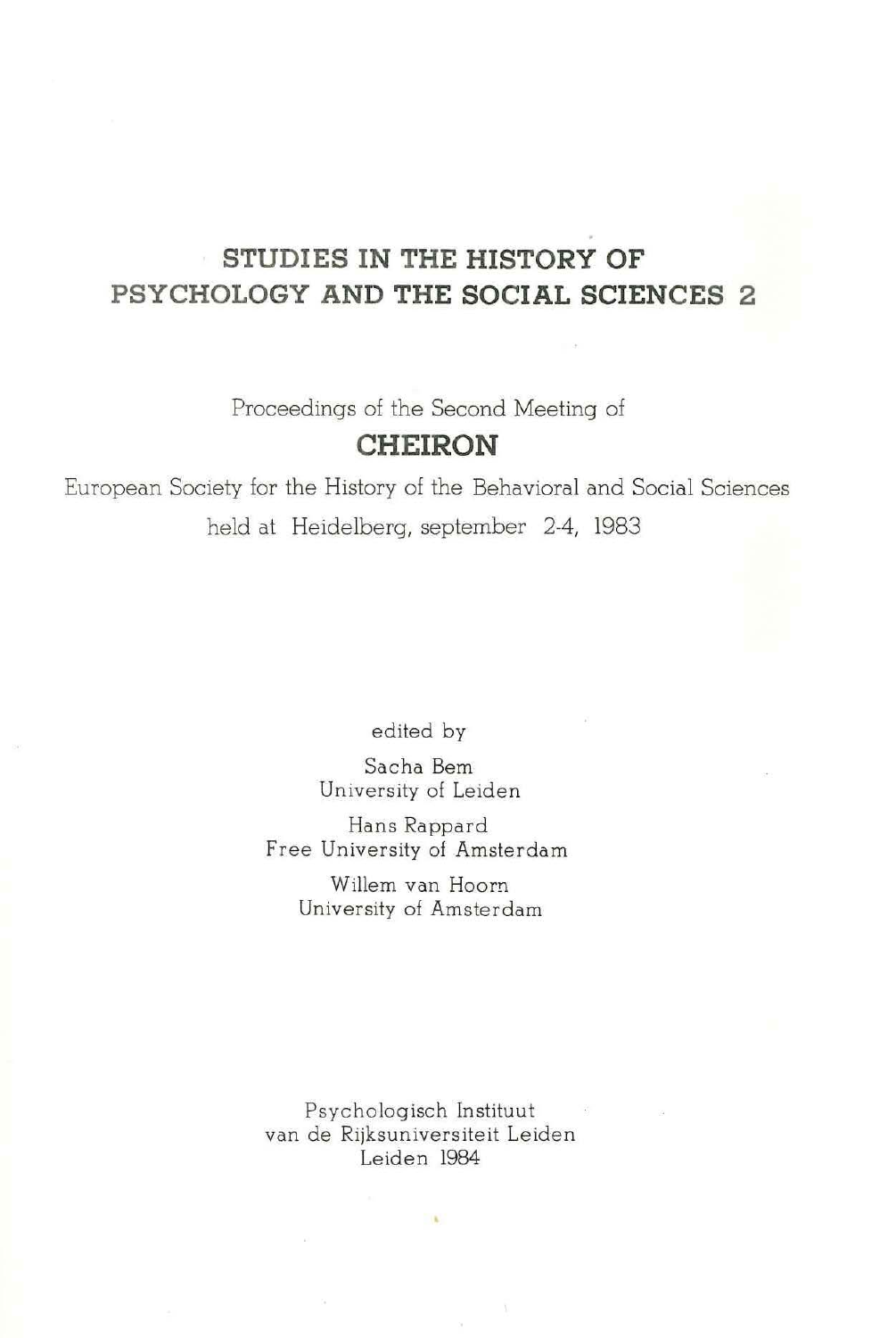#### PROGRAM

(with the original titles of the papers)

*Eröffnungsvortrag* C.F. Graumann (Heidelberg)

*First Session: Paradigmen der Psychologie*  Vorsitz: Jaques Vonèche (Genève)

- van den Braembussche, A.: Paradigms, normal science and the growth of historical knowledge.
- Hoppe, S. & Bringmann, W. (University of South Alabama, Mobile, USA): Wilhelm Wundt's principles and modern psychological psychology: A comparison.

*Second Session: Geschichte einzelner Disziplinen*  Vorsitz: Mitchell Ash (Westberlin)

- Ray, L. (Lancaster): Moral metaphors of the body in the formation of psychiatry
- Desmarez, P. (Bruxelles): L' utilisation du concept de systeme et la diversification du champ des sciences sociales du travail (Etats-Unis, 1939-1946)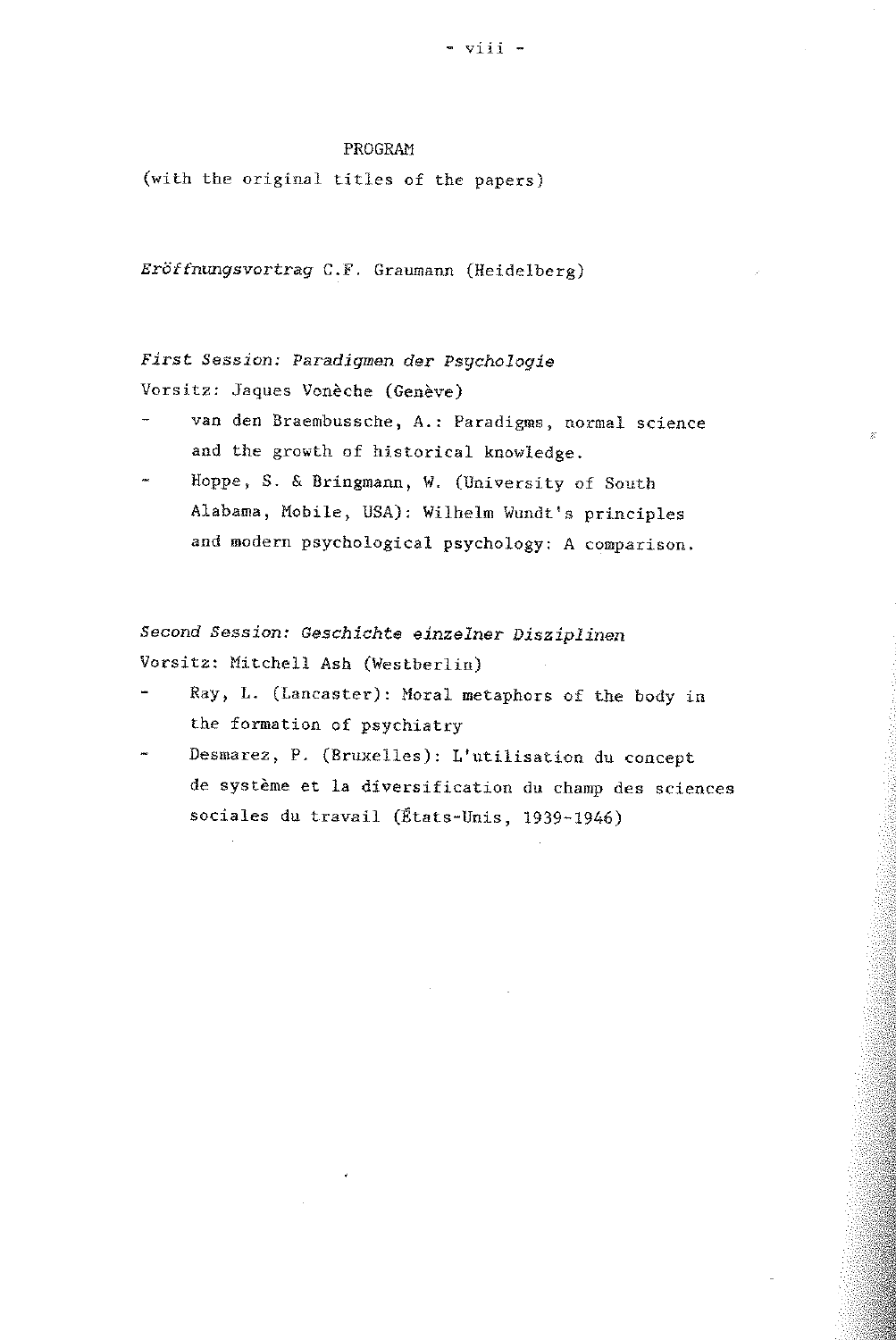*Third session: wissenschaftliche Entwicklungen in einzelnen Nationen* 

Vorsitz: Siegfried Jaeger (Westberlin)

- Erös, F. (Budapest): Historical issues in contemporary Hungarian Psychology
- Henry, P. (Paris): Spencer en France et ailleurs  $\overline{a}$
- van Strien, P. (Groningen): Four stages in the relationship of Dutch psychology to its audience

#### *Fourth Session: Begriffgeschichte*

Vorsitz: Christfried Tögel (Sofia)

**Beach and** abra di L **South Control** en de la provincia del provincia del control de la control de la control de la control de la control de la con<br>La control de la control de la control de la control de la control de la control de la control de la control d **Service** State

- Lubek, J. (University of Guelph, Canada): Three conceptualizations of human social violence (1900- 1980): A discussion of their socio-historical specificity and transhistorical comparability
- Plon, M. (Paris): Repères théoriques pour une approche de la question du grand hemme
- Metraux, A. (Heidelberg) & VeliCkovskij, B.M. (Moskva): Über die Maschinen-Metapher in der Psychologiegeschichte

Abendsveranstaltung: *Warum Geschichte?* / *Whg Historg?*  Vorsitz: Erika Apfelbaum (Paris)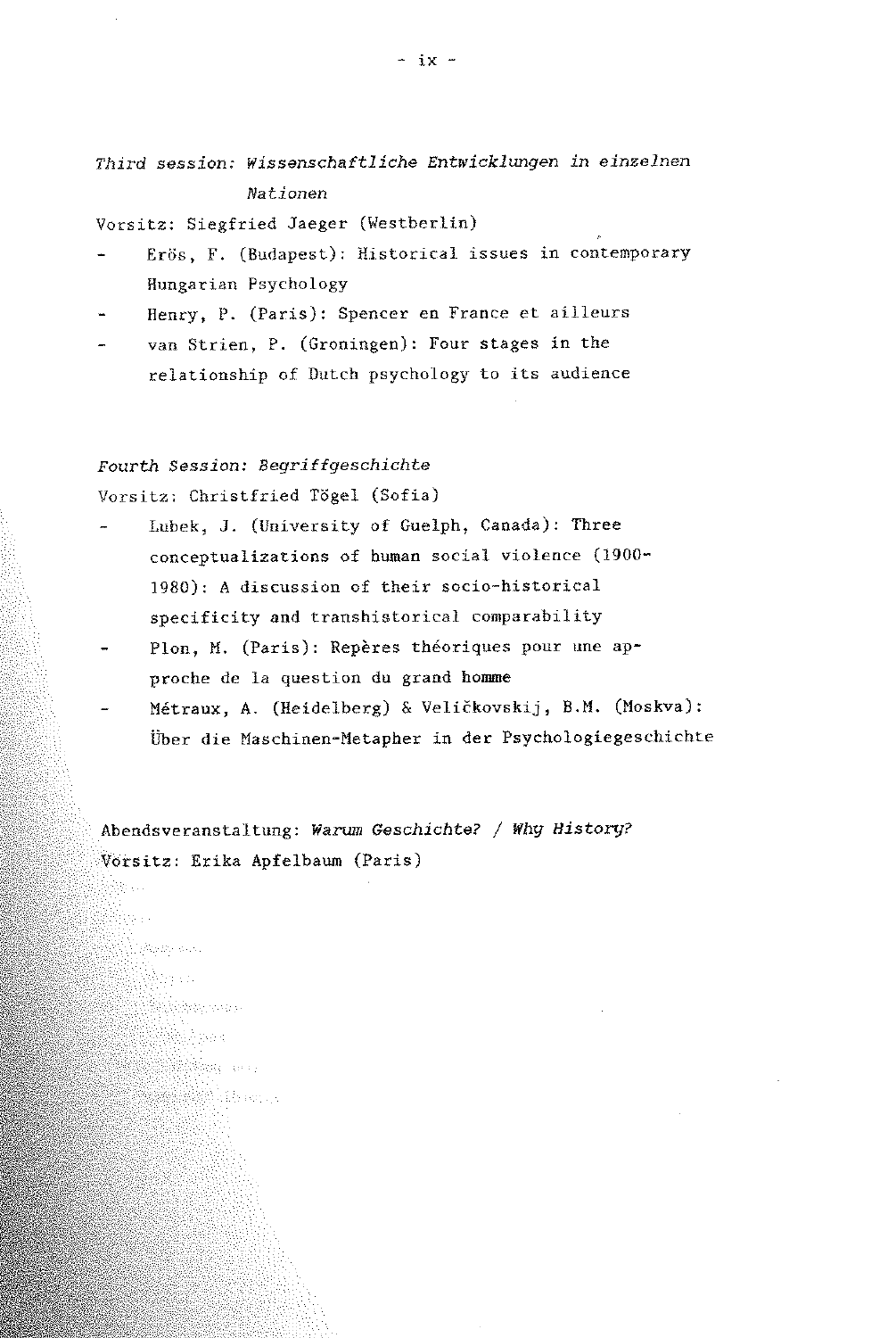### *Fifth Session: Geschichte einzelner Disziplinen (Gruppe A)*

Vorsitz: Larry Ray (Lancaster)

- Lovie, A. (Liverpool): Aspects of neogenesis: Spearman's system of cognition and applied psychology
- Danziger, K. (Toronto): Statistical method and the historical development of research practice in American psychology
- Jaeger, S. (Westberlin): Volkspsychologie, Statistik und Sozialreform - ein vergessenes Kapitel aus der Geschichte der Psychologie

 $\mathcal{U}$ 

*Psychoanalyse* und *weibliche Sexualität (Gruppe B)*  Vorsitz: Michel Plon (Paris)

- van Hoorn, W. (Amsterdam): Freud's theory of human sexuality
- Fischer, A. (Leiden): Femal psychoanalysts' reactions towards Freud
- Jansz, J. (Leiden): Femal sexuality and psychoanalysis in the 70's: The case of France and the USA

*Sixth Session: Philosophie, Theorie* und *Methodologie*  (Gruppe A)

Vorsitz: Hans Rappard (Amsterdam)

- Ricci, C. (Roma): 'Molecularism' et 'Holism' dans la première génération des behaviouristes
- Beck, I. (Budapest): Psychological classification and new perspectives of scientific methods
- Meijering, G.T. (Nijmegen): Mechanism and the rise of an information theory of perception
- Tweney, R. (Bowling Green, Ohio, USA): Cognitive psychology and the history of science: A new look at Michael Faraday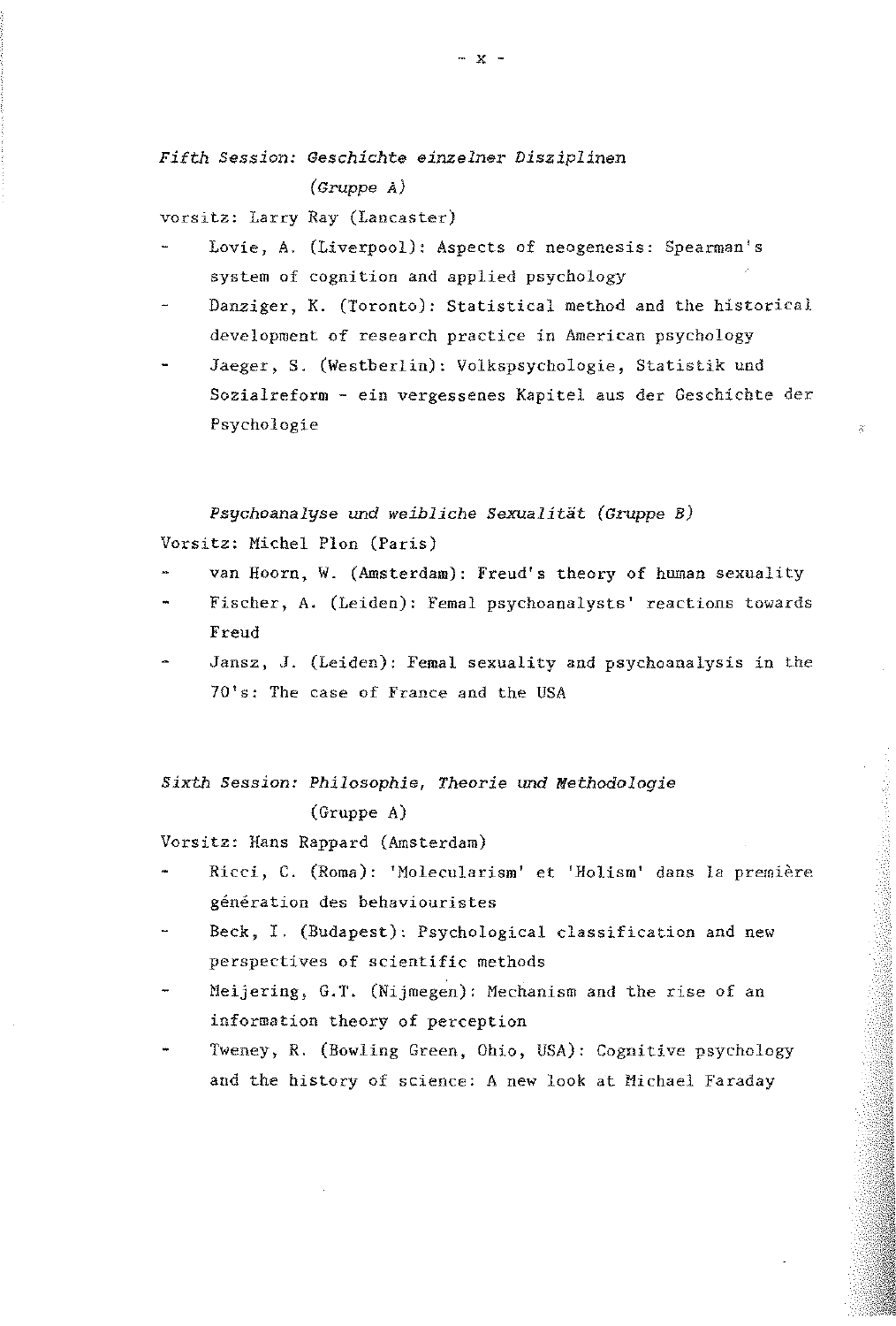*Geschichte* der *Psychologie (Gruppe B)* 

Vorsitz: Ferenc Erös (Budapest)

- Cochart, D. (Amiens): Un aspect des romans naturalistes au  $XIX<sup>e</sup>$  siècle - l'enquête sociale
- Legrenzi, P. (Trieste): Trends in American psychological research: 1900-1940
- van Ginneken, J. (Leiden): The debate on the origins of early crowd psychology
- Behrens, P. (Pennsylvania State University, USA): The first Ph.D. Programs in experimental psychology at the Leipzig University, Germany, and the Johns Hopkins University, USA.

### *Seventh Session: Begriffsgeschichte*

Vorsitz: Kurt Danziger (Toronto)

- Janig, M. (Klagenfurt): Zur Konstituierung des psychologischwissenschaftlichen Jugendbegriffs
- Smith, R. (Lancaster): Inhibition: Notes on context in the nineteenth century
- Bobryk, K. (Warszawa): Historical changes of a cultural picture of the world and individual's self-knowledge

*Eigth Session: Psychologie in der UdSSR* und *Kritische Psychologie* 

Vorsitz: Alexandre Métraux (Heidelberg)

- Rappard) H. (Amsterdam): The concept of activity and Soviet psychology as a theoretical psychology
- in. Tuender-de Haan, H.A. (Amsterdam): Critical psychology: *A*  semi~participant observation
- van der Veer, R. & van IJzendoorn, M.H. (Leiden: Vygotskij's theory of higher psychological processes: Some criticisms